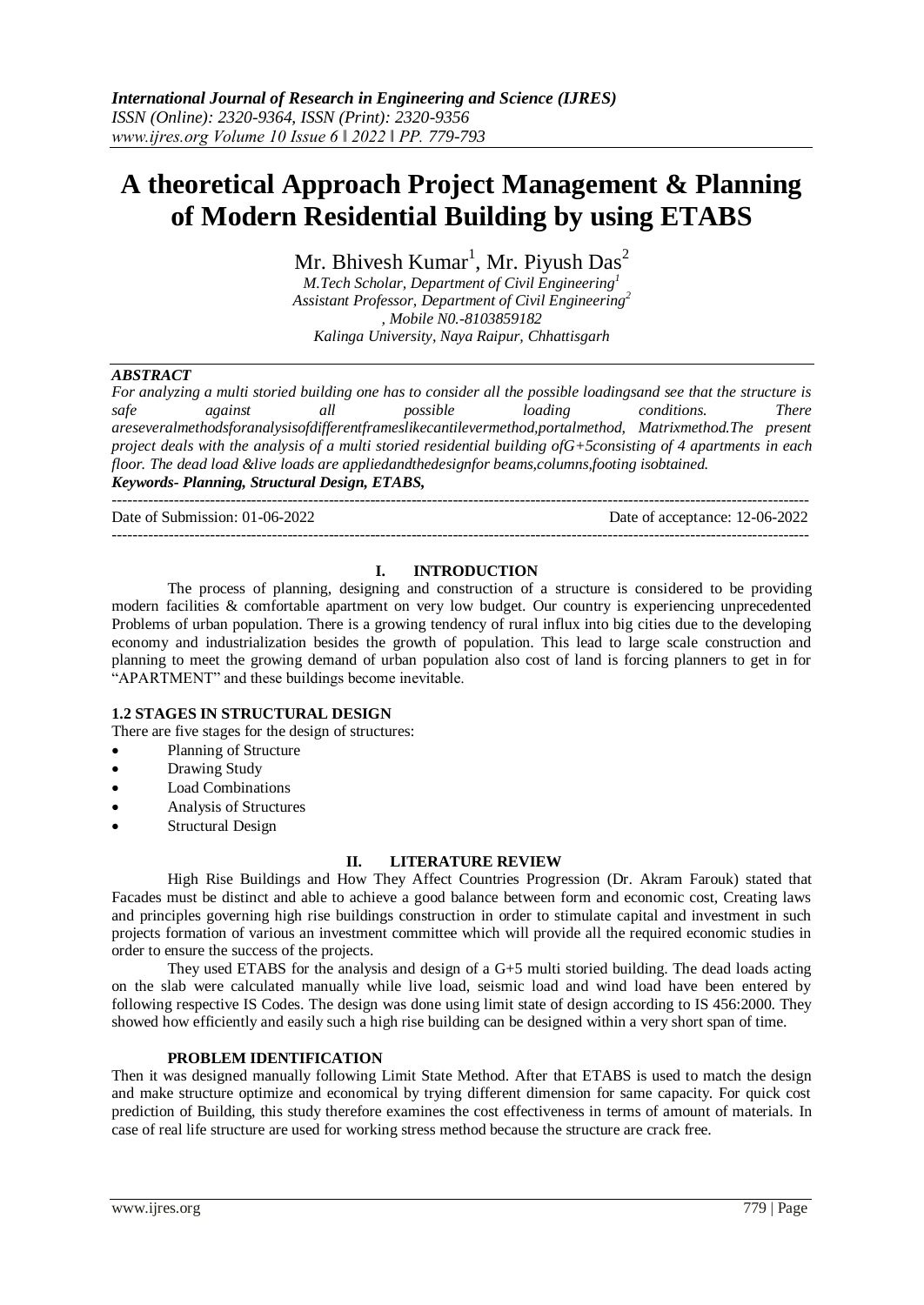# **III. METHODOLOGY**

To achieve the objectives of the study that is to analyze and design residential building using ETABS and by manual method, which meets the basic requirements such as safety, durability, it has been proposed to follow the following methodology.

- *Site survey*
- *Soil investigation*
- *Structural planning*
- *Analysis and design in ETABS*
- *Verification by manual method*
- *Detailing*

# **SELECTION OF PLOT AND STUDY**

- Availability of public utility services, especially water, electricity & sewage disposal.
- Contour of land in relation the building cost.
- Cost of land.
- Distance from places of work.
- Ease of drainage.
- Location with respect to school, collage & public buildings.
- Nature of use of adjacent area.
- Transport facilities.

# **PLANNING**

The planning is done as per the building by laws rules and regulations. Its G+5 story apartment. 5 tower 4 rooms in each floor. The general rules are as

| <b>Total Area</b>     | 10117.1 sq.m            |
|-----------------------|-------------------------|
|                       |                         |
| <b>Buildup Area</b>   | 929.030 sq m Each tower |
| <b>Apartment Area</b> | 148.64 sq.m             |
| <b>No of Tower</b>    | 5 tower, $G+5$          |
| <b>Apartments</b>     | 4 in each floor.        |
| Lift                  | 500kg                   |
| Gym                   | $232.25$ sq.m           |
| Mini super market     | $371.61$ sq.m           |
| <b>Club</b> house     | $232.25$ sq.m           |

## *Table.1.1. Area in Apartment*

- The distance from Bilaspur airport 10km
- The distance from Bilaspur railway station 15km
- The main shopping market is 2km away
- All rooms have attached bathroom

*APARTMENTS ARE DIVIDED INTO 3 DIFFRENT CATEGORIES ACCORDING TO INCOME GROUP:-* **HIGH INCOME GROUP**

Total plot area - 2500.00sq.ft.

Total built up area – 2400.00sq.ft MINIMUM FLOOR AREA & HEIGHT OF ROOMS:-

| <b>ROOM</b>              | <b>FLOOR AREA</b>             | HEIGHT (m)       |
|--------------------------|-------------------------------|------------------|
| <b>HALL</b>              | $23.09$ sqm $(248.6$ sqft $)$ | 3.3 <sub>m</sub> |
| <b>DINING</b>            | 8.78sqm(94.6sq.ft)            | 3.3 <sub>m</sub> |
| <b>TOILET</b>            | $3.84$ sqm $(41.4$ sqft $)$   | 2.7 <sub>m</sub> |
| <b>BED ROOM-a</b>        | $12.26$ sqm $(132$ sqft $)$   | 3.0 <sub>m</sub> |
| BED ROOM-b               | $11.24$ sqm $(121$ sqft $)$   | 3.0 <sub>m</sub> |
| <b>KITCHEN</b>           | 8.78sqm(94.6sqft)             | 3.0 <sub>m</sub> |
| <b>TERRACE</b>           | $13.93$ sqm $(150$ sqft $)$   | ------           |
| <b>TERRACE</b>           | $8.78$ sqm $(94.6$ sqft $)$   | ------           |
| MIN. HIEGHT OF PLINTH    | Built-up area                 | 0.6m(2ft)        |
| MIN. DEPTH OF FOUNDATION |                               | 1.5m(4.92ft)     |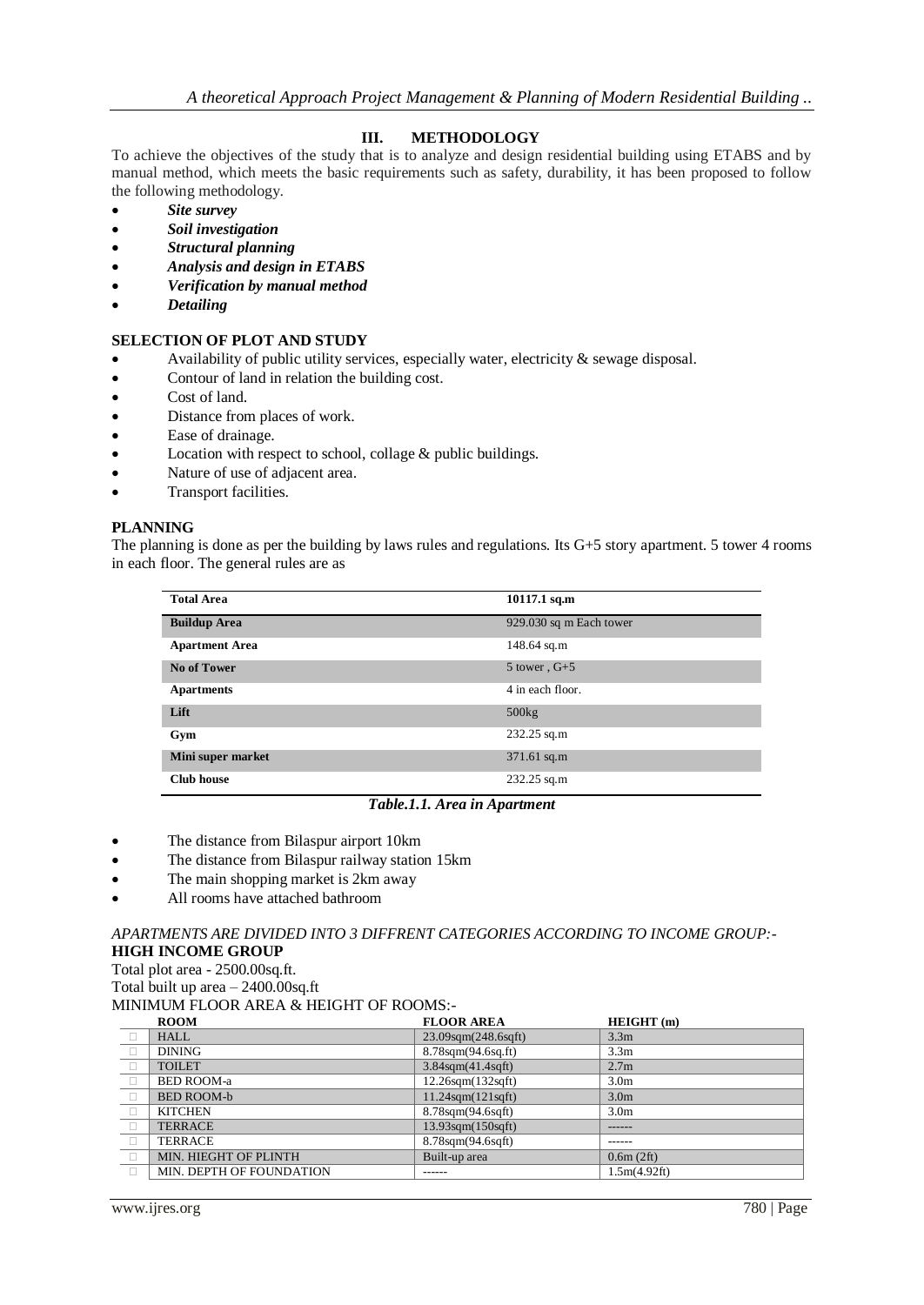| $\sim$ $\sim$ $\sim$ $\sim$<br>5 O.D<br>$\cdots$ | ------- | $\sim$ $\sim$ $\sim$<br>$\Omega$<br>mc<br>J.V. |
|--------------------------------------------------|---------|------------------------------------------------|
| Ē<br>Lλ.<br>hick<br>, , , , , , , ,              | ------- | -------                                        |

# **SPECIFICATION**:-

# *Table.1.2. HIG Area*

| <b>FLOOR FINISHES</b>        | <b>ROOM - ONYX TILES IN ALL</b><br><b>ROOMS</b><br><b>TOILET - PORCELAIN TILES</b>                          |  |
|------------------------------|-------------------------------------------------------------------------------------------------------------|--|
| <b>STAIR</b>                 | <b>RAVERTINET TILES</b>                                                                                     |  |
| <b>KITCHEN</b>               | KITCHEN PLATFORM, GREEN<br>MARBLE, SINK STAINLESSSTEEL                                                      |  |
| <b>DOOR</b>                  | <b>FRONT DOOR - WOODEN</b><br>ARCH, DOOR, INTERNAIL DOOR -<br>OTHER DOOR $-$<br>WOODEN DOOR,<br>FLUSH DOOR. |  |
| <b>WINDOW</b>                | WOOD ARECH & SLIDING<br>ALUMINUM WINDOW                                                                     |  |
| WALL                         | <b>INTERNAL - POP AND PLASTIC</b><br><b>PAINT</b><br>EXTERIOR – CEMENT BASED PAINT                          |  |
| <b>ELECTRICAL</b>            | MODULAR SWITCHES AND<br><b>COPPERWIRE</b>                                                                   |  |
| <b>WATER SUPLLIY</b>         | <b>G.I. PIPELINE WITH</b><br>500ltr.INDIVIDUAL TANK                                                         |  |
| Table.1.3. HIG Specification |                                                                                                             |  |

## **COST ESTIMATING**

| <b>COST ESTIMATING</b>       |                        |             |  |
|------------------------------|------------------------|-------------|--|
| Building cost Rs.2500 sq.m   | 152 sq.m built-up area | $228000/-$  |  |
| <b>Foundation</b>            | 1%                     | 228228/-    |  |
| <b>Architectural</b>         | 1%                     | 230510.28/- |  |
| Water supply                 | 6%                     | 244340.89/- |  |
| <b>Electric installation</b> | 12%                    | 273661.79/- |  |
| Fire and sound resistance    | 20%                    | 328394.14/- |  |
| Other service                | 2.5%                   | 336603.99/- |  |
| <b>Supervision charge</b>    | 5%                     | 353434.18/- |  |
|                              | Total                  |             |  |

# *Table.1.4. HIG Cost Estimating*

#### **MEDIUM INCOME GROUP**

Total plot area - 2000.00sq.ft. Total built up area – 1800.00sq.ft. **MINIMUM FLOOR AREA & HEIGHT OF ROOMS:**

#### Table.1.5. MIG Area

|   | <b>ROOM</b>       | <b>FLOOR AREA</b>           | HEIGHT (m)       |
|---|-------------------|-----------------------------|------------------|
| п | HALL              | 23.09sqm(248.6sqft)         | 3.3 <sub>m</sub> |
|   | <b>DINING</b>     | 8.78sqm(94.6sq.ft)          | 3.3 <sub>m</sub> |
|   | <b>TOILET</b>     | $3.84$ sqm $(41.4$ sqft $)$ | 2.7 <sub>m</sub> |
|   | <b>BED ROOM-a</b> | $10.21$ sqm $(110$ sqft $)$ | 3.0 <sub>m</sub> |
|   | <b>BED ROOM-b</b> | $11.24$ sqm $(121$ sqft $)$ | 3.0 <sub>m</sub> |
|   | <b>KITCHEN</b>    | $6.74$ sqm $(72.6$ sqft $)$ | 3.0 <sub>m</sub> |
|   | <b>TERRACE</b>    | $12.07$ sqm $(130$ sqft $)$ |                  |
|   | <b>TERRACE</b>    | $6.74$ sqm $(72.6$ sqft $)$ |                  |
|   | MIN. HIEGHT       | Built-up area               | 0.6m(2ft)        |
|   | <b>OF PLINTH</b>  |                             |                  |
|   | MIN. DEPTH OF     |                             | 1.5m(4.92ft)     |
|   | <b>FOUNDATION</b> |                             |                  |
|   | <b>DAMP PROOF</b> |                             | $0.02m$ TO       |
|   | <b>COURSE</b>     |                             | 0.025m           |
|   | WALL              |                             |                  |
|   | Thick(0.02m)      |                             |                  |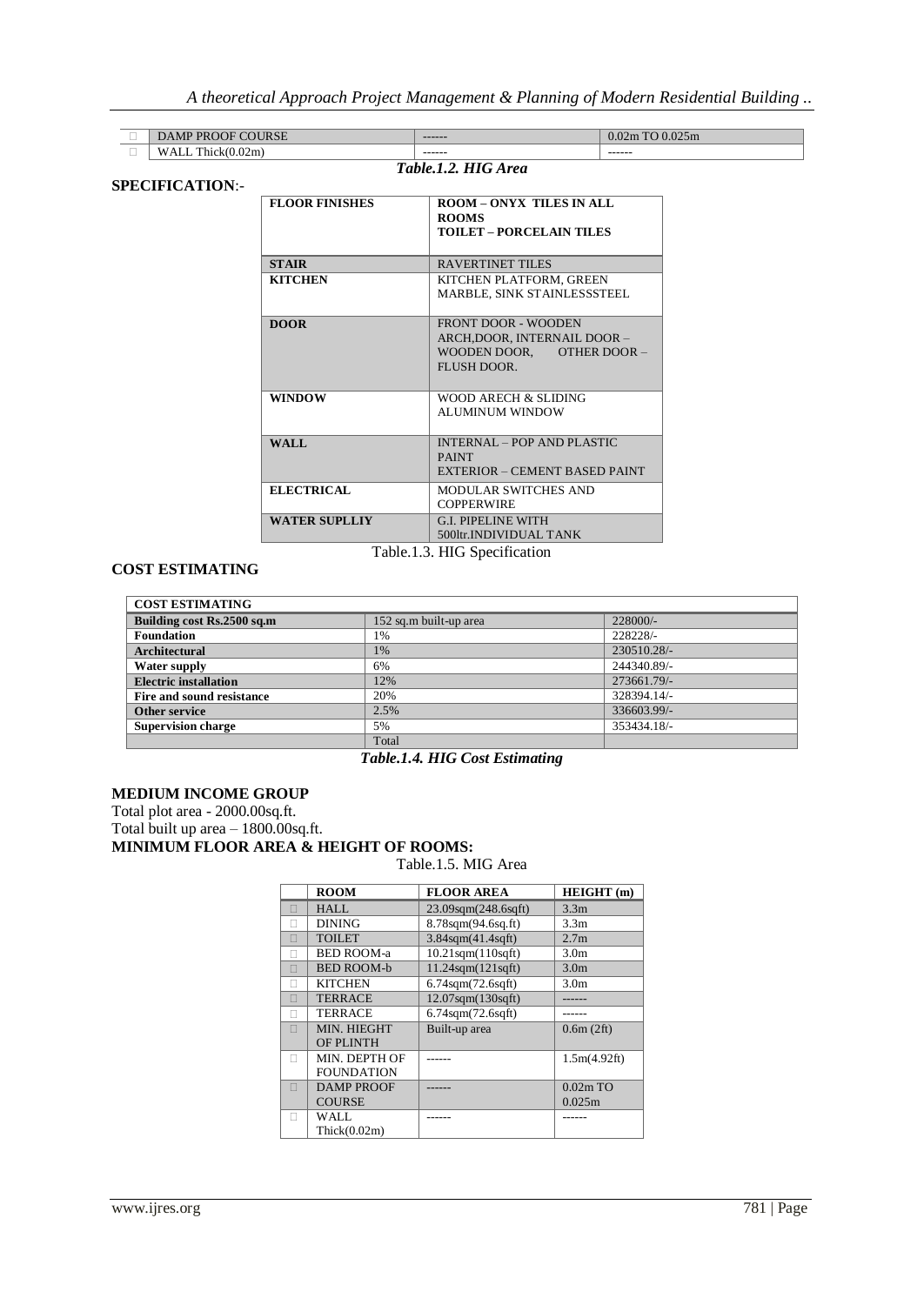# **COST ESTIMATING**

| <b>COST ESTIMATING</b>       |                      |             |  |
|------------------------------|----------------------|-------------|--|
| Building cost Rs.2500 sq.m   | 152 sq.mbuiltup area | $228000/-$  |  |
| <b>Foundation</b>            | 1%                   | 228228/-    |  |
| <b>Architectural</b>         | 1%                   | 230510.28/- |  |
| Water supply                 | 6%                   | 244340.89/- |  |
| <b>Electric installation</b> | 12%                  | 273661.79/- |  |
| Fire and sound resistance    | 20%                  | 328394.14/- |  |
| Other service                | 2.5%                 | 336603.99/- |  |
| <b>Supervision charge</b>    | 5%                   | 353434.18/- |  |
|                              | Total                |             |  |

Table.1.6. MIG

Cost Estimation

# **SPECIFICATION**

| <b>FLOOR FINISHES</b>                       | <b>ROOM - ONYX TILES IN ALL ROOMS</b>     |  |
|---------------------------------------------|-------------------------------------------|--|
|                                             | <b>TOILET - PORCELAIN TILES</b>           |  |
|                                             |                                           |  |
|                                             |                                           |  |
| <b>STAIR</b>                                | <b>RAVERTINET TILES</b>                   |  |
| <b>KITCHEN</b>                              | KITCHEN PLATFORM, GREEN MARBLE, SINK      |  |
|                                             | <b>STAINLESSSTEEL</b>                     |  |
| <b>DOOR</b>                                 | FRONT DOOR - WOODEN ARCH, DOOR,           |  |
|                                             | INTERNAIL DOOR - WOODEN DOOR,             |  |
|                                             | OTHER DOOR - FLUSH DOOR.                  |  |
|                                             |                                           |  |
| <b>WINDOW</b>                               | WOOD ARECH & SLIDING ALUMINUM WINDOW      |  |
| WALL.                                       | INTERNAL - POP AND PLASTIC PAINT          |  |
|                                             | EXTERIOR – CEMENT BASED PAINT             |  |
|                                             |                                           |  |
| <b>ELECTRICAL</b>                           | MODULAR SWITCHES AND COPPERWIRE           |  |
| <b>WATER SUPLLIY</b>                        | G.I. PIPELINE WITH 500ltr.INDIVIDUAL TANK |  |
| $\mathbf{m}$ ii is not $\alpha$ if $\alpha$ |                                           |  |

Table.1.7. MIG Specification

# **LOW INCOME GROUP:-**

Total plot area - 1500.00sq.ft.

Total built up area – 1450.00sq.ft.

# **MINIMUM FLOOR AREA & HEIGHT OF ROOM:-**

|   | <b>ROOM</b>       | <b>FLOOR AREA</b>            | <b>HEIGHT</b>    |
|---|-------------------|------------------------------|------------------|
|   |                   |                              | (m)              |
| П | HALL              | 36.69sqm(395sqft)            | 3.3 <sub>m</sub> |
|   |                   |                              |                  |
|   | TOILET            | 3.84sqm(41.4sqft)            | 2.7 <sub>m</sub> |
| П | <b>BED ROOM-a</b> | $8.36$ sqm $(90$ sqft $)$    | 3.0 <sub>m</sub> |
|   | <b>BED ROOM-b</b> | $9.82$ sqm $(105.8$ sqft $)$ | 3.0 <sub>m</sub> |
| ⊓ | <b>KITCHEN</b>    | $5.98$ sqm $(64.4$ sqft $)$  | 3.0 <sub>m</sub> |
|   | MIN. HIEGHT       | Built-up area                | 0.6m(2ft)        |
|   | <b>OF PLINTH</b>  |                              |                  |
| П | MIN. DEPTH OF     |                              | 1.5m(4.92ft)     |
|   | <b>FOUNDATION</b> |                              |                  |
|   |                   |                              |                  |
|   | <b>DAMP PROOF</b> |                              | $0.02m$ TO       |
|   | <b>COURSE</b>     |                              | 0.025m           |
|   |                   |                              |                  |
| П | <b>WALL</b>       |                              |                  |
|   | Thick(0.02 TO     |                              |                  |
|   | $0.3m$ )          |                              |                  |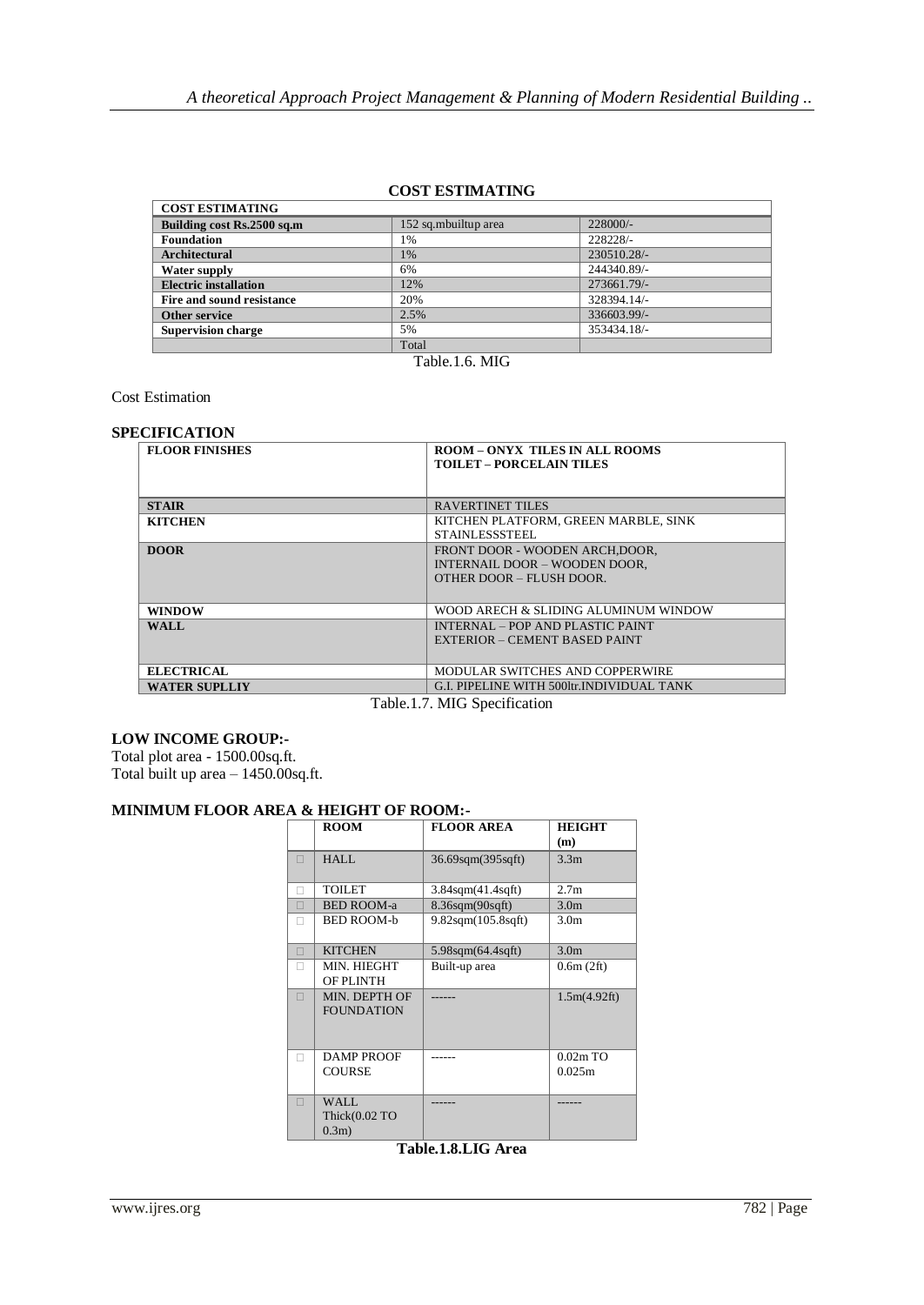## **SPECIFICATION:-**

| <b>FLOOR FINISHES</b> | <b>ROOM-PORCELAIN TILES IN ALL ROOMS</b>  |  |
|-----------------------|-------------------------------------------|--|
|                       | <b>TOILET - MARBLE TILES</b>              |  |
|                       | <b>PORCH - GRANITE TILES</b>              |  |
| <b>STAIR</b>          | <b>CERAMIC TILES</b>                      |  |
| <b>KITCHEN</b>        | <b>GREEN MARBLE, SINK STAINLESS</b>       |  |
|                       | <b>STEEL</b>                              |  |
| <b>DOOR</b>           | FRONT DOOR - WOODEN ARCH.DOOR.            |  |
|                       | INTERNAIL DOOR - WOODEN DOOR.             |  |
|                       | OTHER DOOR - FLUSH DOOR.                  |  |
| <b>WINDOW</b>         | WOOD ARECH & SLIDING ALUMINUM WINDOW      |  |
| WALL.                 | INTERNAL - POP AND PLASTIC PAINT          |  |
|                       | EXTERIOR – CEMENT BASED PAINT             |  |
|                       |                                           |  |
| <b>ELECTRICAL</b>     | MODULAR SWITCHES AND COPPERWIRE           |  |
| WATER SUPLLIY         | G.I. PIPELINE WITH 500ltr.INDIVIDUAL TANK |  |
|                       |                                           |  |
|                       |                                           |  |
|                       |                                           |  |

Table.1.9. LIG Specification

# MODELING AND DESIGN



**Layout Plan**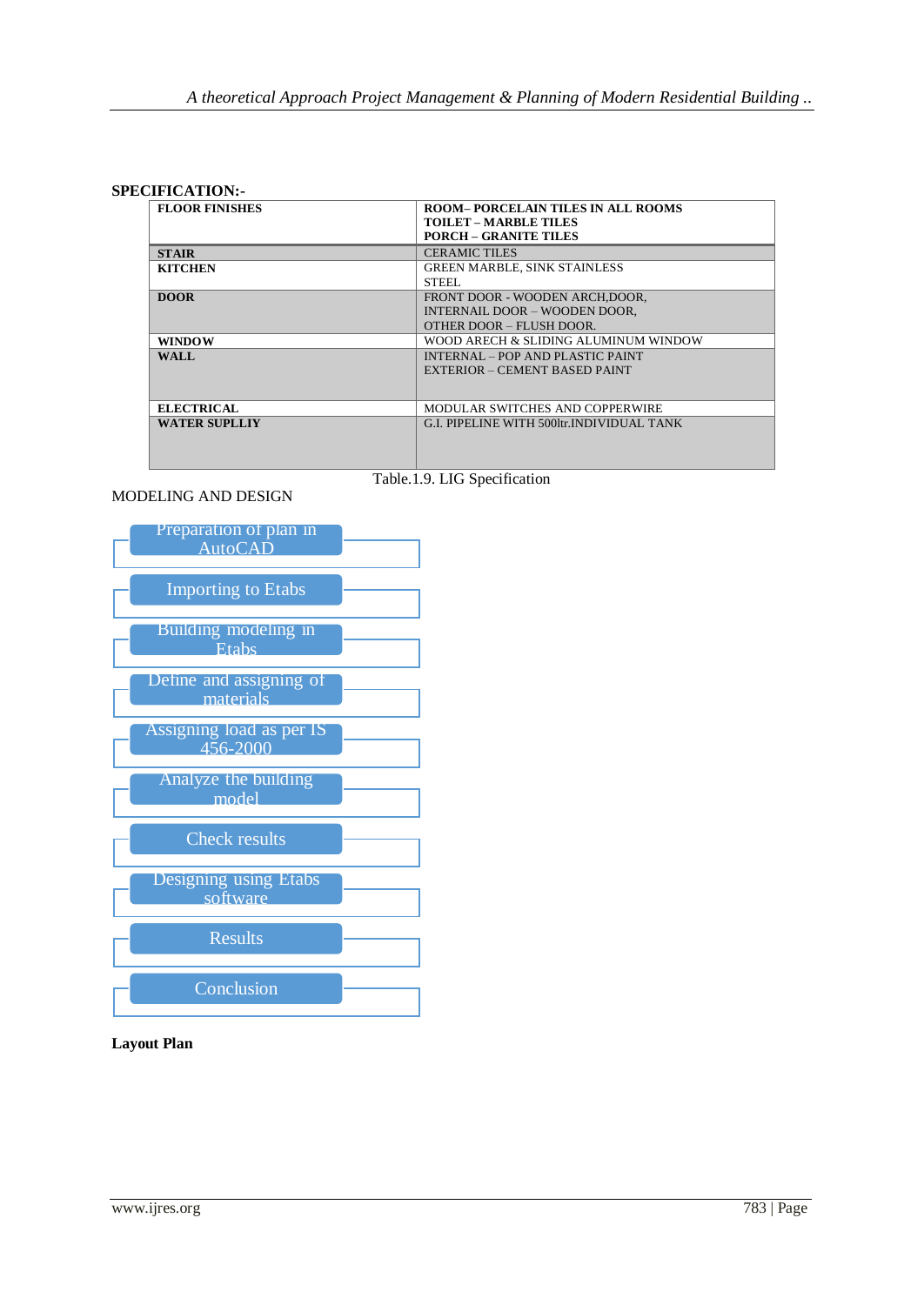

*Fig 4.2.1. Layout Plan*



Fig 4.2.2. Column Position

# **PROPERTIES**

**Column Position**

This chapter provides property information for materials, frame sections, shell sections, and links. Frame Section

| <b>Name</b>        | <b>Material</b> | <b>Shape</b>            |
|--------------------|-----------------|-------------------------|
| Column300x450      | M35             | Concrete<br>Rectangular |
| Column<br>450x350  | M35             | Concrete<br>Rectangular |
| <b>Beam300x450</b> | M35             | Concrete<br>Rectangular |

## Shell Sections

| <b>Thickness</b><br>Type<br><b>Type</b><br>mm | <b>Name</b> | <b>Design</b> | <b>Element</b> | <b>Material</b> | Total |
|-----------------------------------------------|-------------|---------------|----------------|-----------------|-------|
|-----------------------------------------------|-------------|---------------|----------------|-----------------|-------|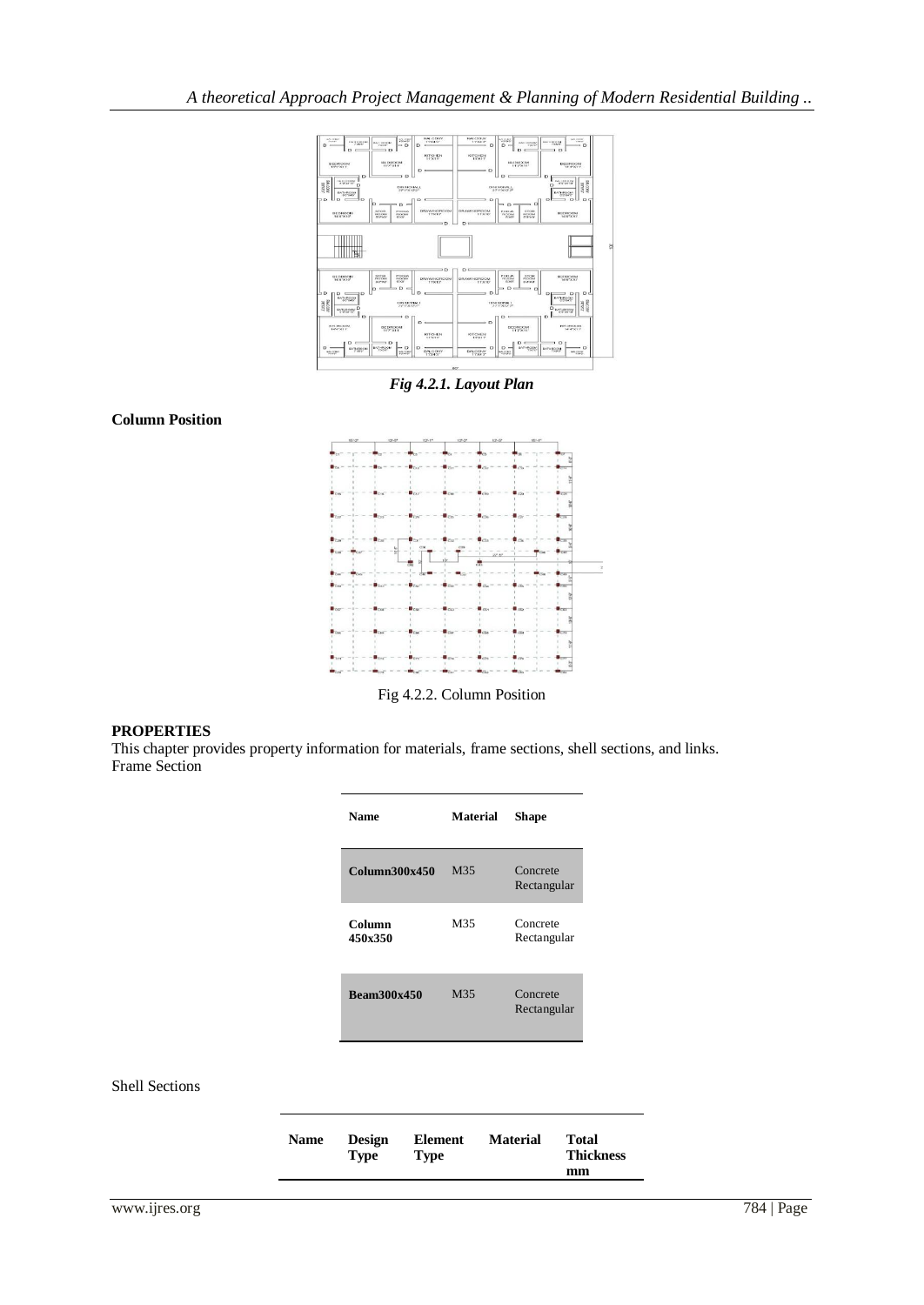*A theoretical Approach Project Management & Planning of Modern Residential Building ..*

| <b>Shear</b><br>wall     | Wall | Shell-<br>Thin | M35 | 228.6 |
|--------------------------|------|----------------|-----|-------|
| <b>Slab</b><br>150<br>mm | Slab | Shell-<br>Thin | M35 | 150   |
| <b>Slab</b><br>200<br>mm | Slab | Shell-<br>Thin | M35 | 150   |

*Table.4.3.3. Shell Sections Reinforcement Size*

| <b>Name</b>                       | <b>Diameter</b> | Area            |  |  |  |
|-----------------------------------|-----------------|-----------------|--|--|--|
|                                   | mm              | mm <sup>2</sup> |  |  |  |
| 12                                | 12              | 113.09          |  |  |  |
| 16                                | 16              | 201             |  |  |  |
| 20                                | 20              | 314             |  |  |  |
| Toble 4.2.4 Doinforoing Dor Gizon |                 |                 |  |  |  |

Table.4.3.4. Reinforcing Bar Sizes

## **ANALYSIS IN ETABS AND MANUAL METHOD**

The scope of the study encompasses various aspects in the structural analysis & design of building using ETABS nowadays most of the civil engineering projects are done using this software having done this project it enabled as to gain exposure in various computer applications related to civil engineering.

| <b>WEIGHT</b><br><b>NAME</b>   |  |
|--------------------------------|--|
| $3.63$ KN/M2<br><b>BEAM</b>    |  |
| <b>COLUMN</b><br>$3.63$ KN/M2  |  |
| $2.25$ KN/M $2$<br><b>LIVE</b> |  |
| <b>SEISMIC</b><br>1KN          |  |
| 39M/SEC<br><b>WIND</b>         |  |

*Table.4.4. Load type and weight*

# **DESIGN OF SLAB**

Slabs are to be designed under limit state method by reference of IS 456:2000.

When the slab are supported in two way direction it acts as two way supported slab. A two way slab is economical compared to one way slab.

```
SLAB DESIGN:
fck = 20 N/mm fy=500N/m
SPAN:
1. Shorter Span Lx = 24.63m2. Longer Span Ly = 30.73m3. Check Ly/Lx = 30.73/24.63 = 1.24 < 2Hence Slab is Two way slab
Providing over all depth of slab is 150mm
Using 12 \text{ mm } \emptyset bars and providing 15 \text{ mm} clear cover
Effective depth = D-15-\vec{Q}/2= 150 - 15 - 12/2 = 129 mm
LOAD CALCULATION OF SLAB:
1. Dead Load = 25 x 0.15 x 1 = 3.75 kn/m<sup>2</sup>
2. Live Load = 1 x 5 = 5 kn/m<sup>2</sup><br>3. Load due to finish = 1 kn/m<sup>2</sup>
3. Load due to finish =Total Load = 3.75 + 5 + 1 = 9.75 \text{ km/m}^2Bending Moment Calculation:
        As per IS:code 456:2000
a_x (+) = 0.049 a_x (-) = 0.065a_y (+) = 0.035 a_y (-)= 0.047The negative moment at continues edge and positive moment at mid span
```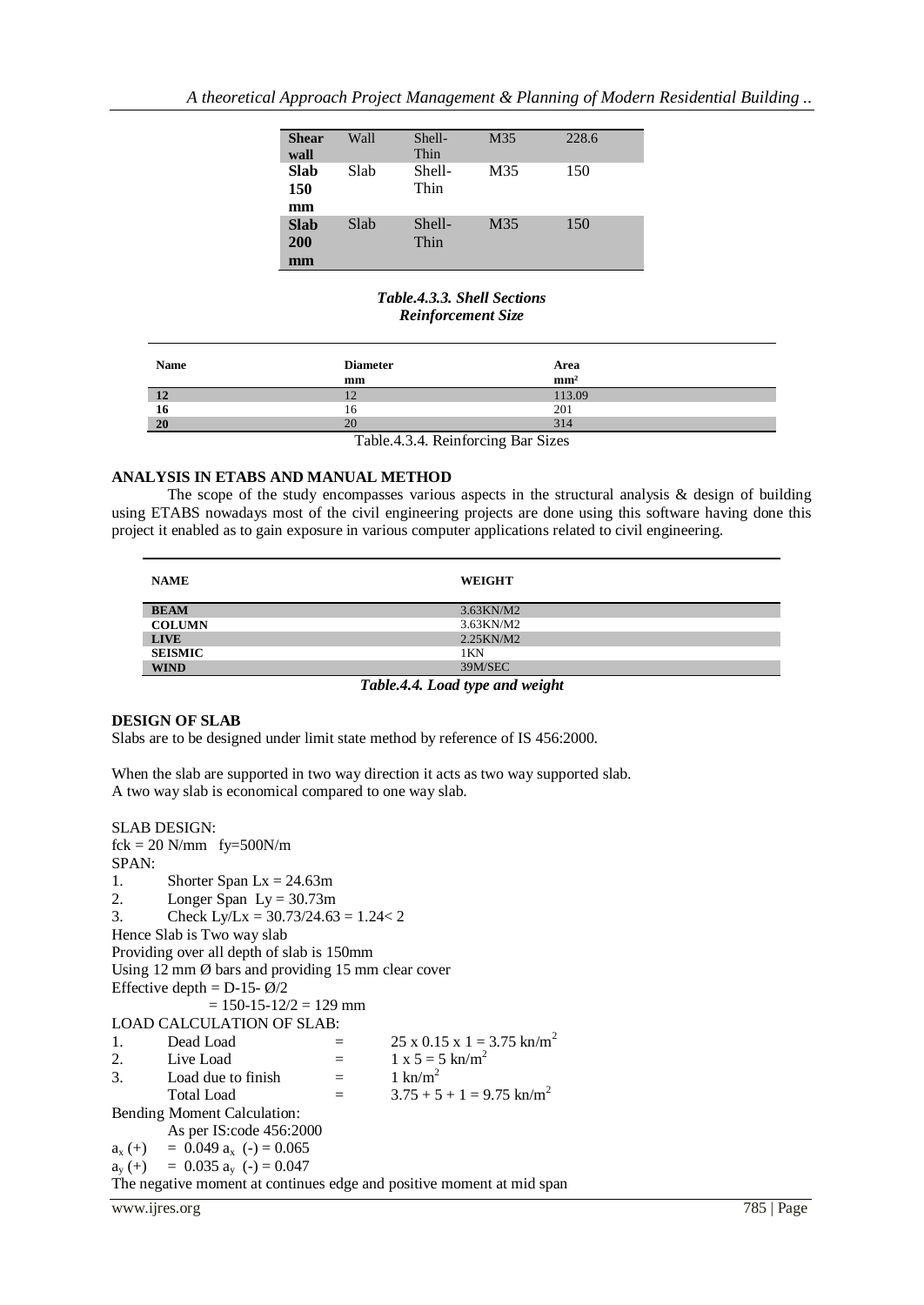$M_x$  =  $a_x Wl_x^2$  $M_y$  =  $a_x Wl_y^2$ Bending moment at mid span in shorter direction 1.  $M_x (+) = a_x W l_x^2$  $= 0.049 \times 9.75 \times (24.63)^2$  $= 289.82 \text{km} - \text{m}$ . Factored bending moment  $BM = 1.5$  x  $289.82 = 434.73$  kn-m. 2.  $M_x(-) = 0.065 \times 9.75 \times (24.63)^2$ =384.45 kn-m. Factored bending moment  $BM = 1.5$  x  $384.45 = 576.68$  kn-m. 3.  $M_v(+)$  = 0.035 x 9.75 x (24.63)<sup>2</sup>  $= 207.01 \text{ km} - \text{m}$ . Factored bending moment  $BM = 1.5 \times 207.01 = 310.52$  kn-m. 4.  $M_v(-) = 0.047 \times 9.75 \times (24.63)^2$  $= 277.99 \text{km} - \text{m}$ . Factored bending moment  $BM = 1.5$  x  $277.99 = 416.98$  kn-m. Check depth: d =  $\sqrt{\frac{M}{R}}$ R =  $0.36X_{\text{umax}}$  / d (1 – 0.42 x  $X_{\text{umax}}$  / d) fck  $= 0.36$  x  $0.48(1 - 0.42$  x  $0.48)20 = 2.75$ d =  $\sqrt{576.68 \times 10^6}$ / 2.75 x 1000 = 457 mm < d i.e. required minimum permissible depth is 100 mm

Check depth:

Mid Span Ast<sub>xx</sub> =  $m_{x+ye}$  0.87 X fy X d X a<sub>1</sub>  $a_1 = 1-0.42X$   $0.48 = 0.80$ Ast<sub>xx</sub> = 289.82X10<sup>6</sup>/0.87 X 500 X 200 X 0.80  $\text{Ast}_{\text{xx}}$  = 4164mm<sup>2</sup>

Ast<sub>min</sub> =  $0.12/100 \text{ X } 1000 \text{ X } 150 = 180 \text{ mm}^2$ 

So providing minimum reinforcement Spacing =113/180X1000 =  $627 \approx 600$  mm

From code max. Spacing is the lest of 3d and 450mm  $3d= 3X150 = 450$ mm

Provide 12mm Ø bars @ 400mm C/C Ast<sub>yy</sub> =  $310.52 \text{X} 10^6 / 0.85 \text{ X} 500 \text{ X} 150 \text{ X} 0.80$ Ast<sub>xx</sub>= 6088.62 mm<sup>2</sup>

Provide 12mm Ø bars @ 400mm C/C

At the edges Ast<sub>xx</sub> = 384.45X10<sup>6</sup>/ 0.85 X 500 X 150 X 0.80 Ast<sub>xx</sub> = 7538.23 mm<sup>2</sup>

Specing  $= 113/7538.23X1000 = 14.99 \approx 15$  mm

Provide 12mm Ø bars @20mm C/C

Ast<sub>yy</sub> =  $416.98X10^6/0.85 \text{ X } 500 \text{ X } 150 \text{ X } 0.80$ Ast<sub>yy</sub> = 416.98X10<sup>o</sup>/<br>Ast<sub>xx</sub> = 8176.07 mm<sup>2</sup>

Specing  $= 113/8176.07 X1000 = 13.82 \approx 14 \text{ mm}$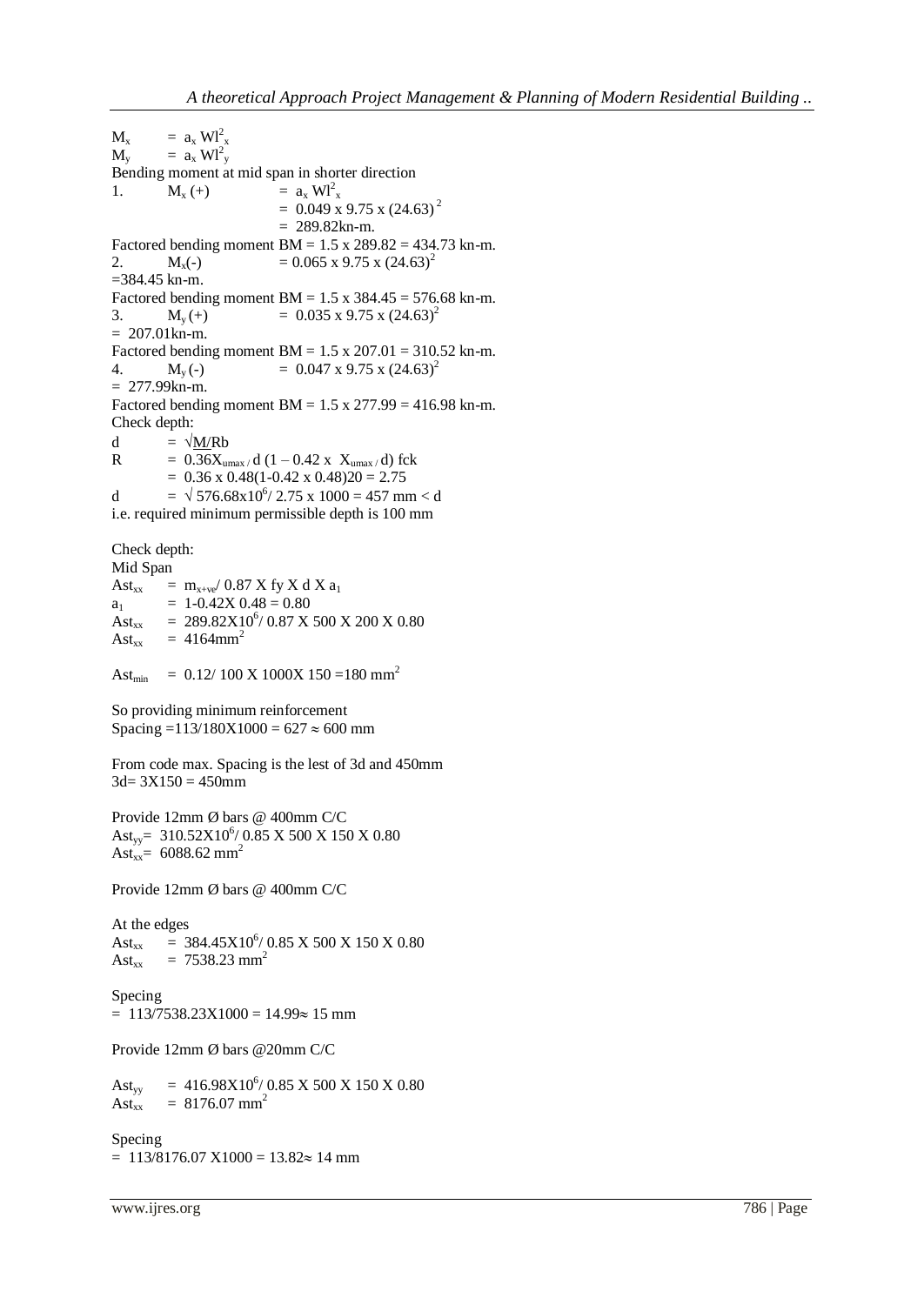Provide 12mm Ø bars @mm C/C

Corner reinforcement: Area of corner reinforcement  $= 3/4$  x max. positive reinforcement area  $= 202.5$  mm<sup>2</sup> Size of corner mash  $= 0.2 \times 7m + 1.4 m$ Check for deflection :  $I_x/dX \text{ m}f = 6.09/0.15x1.6 = 25.37 < 26$ I<sub>y</sub> /d X mf =  $6/0.15x1.6 = 25 < 26$ Hence, safe. **DESIGN OF BEAMS SPAN:**  B1: BEAM 1. Shorter Span  $Lx = 24.63$  m 2. Beam size  $= 300X450$  mm 3. Height of the wall  $= 10$ ft  $- 3m$ LOAD CALCULATION OF BEAM: 1. Wall Load  $=$  0.30X3X19 = 17.11 kn/m<sup>2</sup> 2. Self Load  $=$  0.30X0.45X25 = 3.37 kn/m<sup>2</sup> 3. Slab Load (w)  $=$  6 kn  $W Lx/3$  =  $(6X24.63)/3 = 49.26$  kn/m Total Load  $=$  17.1+ 3.37 + 49.26 = 69.73 kn/m **DESING OF STIRRUPS: CALCULATION OF SHEAR FORCE:**  $Va = Vb$  = Total Load X L/2  $=$  69.73X24.63/2 = 858.72 kn **CALCULATION OF NORMAL SHEAR :**  $Tv = Vu/Bd = 1.5X858.72X10<sup>3</sup>/300X450$ = 9.54 kn **CALCULATION OF PERMISSIBLE SHEAR STRESS:**  $Tc = % of tension steel$ Pt  $=$ Ast X 100/ Bd Ast  $=$  Ast/Bd  $=$  0.85/fy  $= 0.85/500$  X 300 X 450  $= 229.5$ Pt =  $229.5 \text{ X } 100 / 300 \text{ X } 450$  $= 0.22 %$  $Tc = Pt$  $Tc = 0.22$ Tc<Pt  $0.022 < 0.76$ Hence Provide Shear Reinforcement DESIGN OF SHEAR:  $Vs = (Tv - Tc) / bd$  $= (0.76 - 0.22) / 300 \text{ x } 450$ Calculation Vus/  $D(cm)$  = 72.90 / 37.3  $= 1.95$  KN/cm Hence provide 8mm dia @ 20 cm c/c spacing. **CHECK FOR SPACING:** Spacing should be provided min of the following (a)  $0.75d = 0.75X 450 = 337.5$  mm

(b) Asvfy / 0.4b = 2 x (9.75<sup>2</sup> x P/4)x250 / 0.4 x 300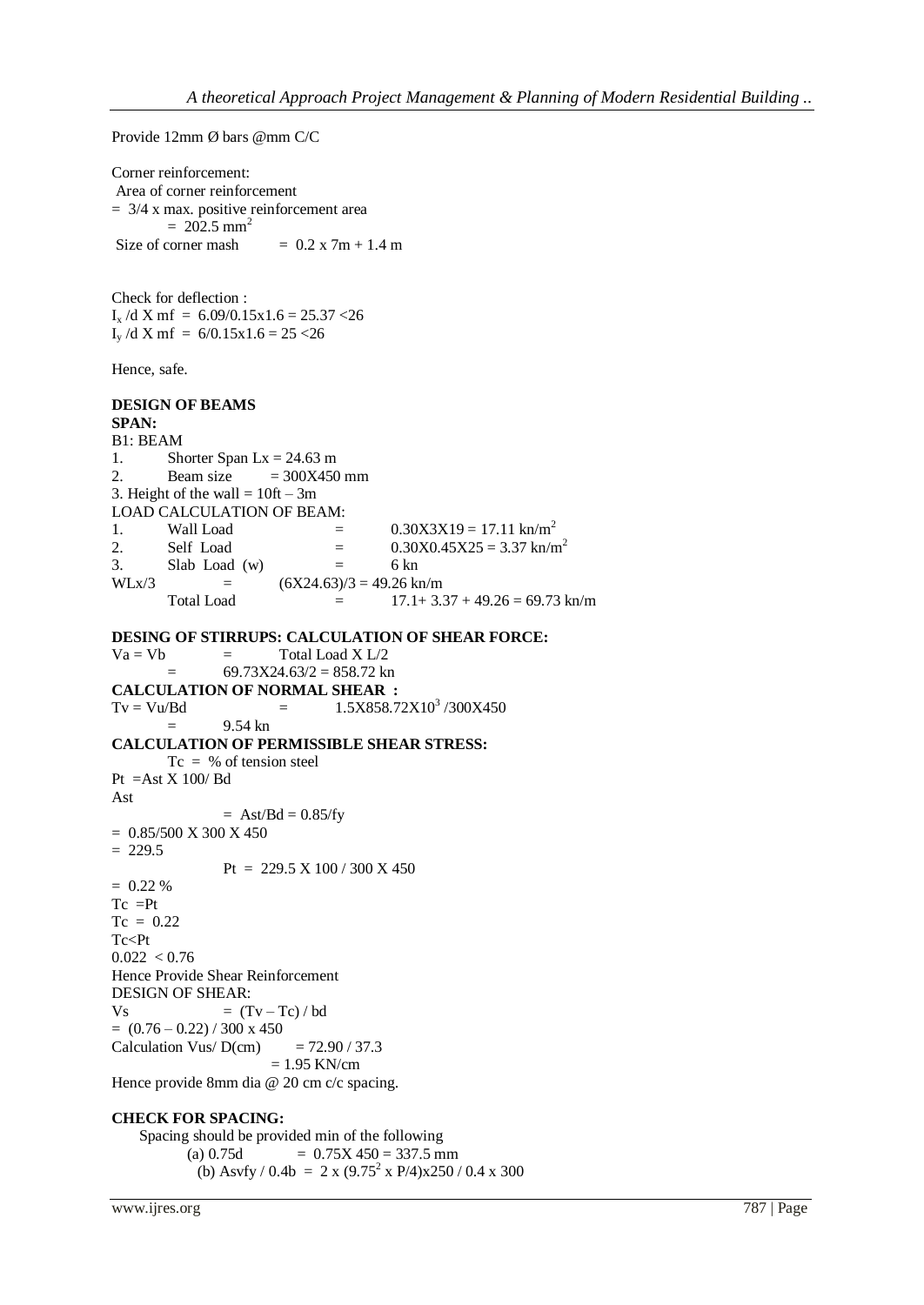$= 99.82$  mm Hence provide 6 mm dia stirrup @ 15 cm c/c spacing. SPAN: B2: BEAM 1. Longar Span Ly =  $30.73$  m 2. Beam size  $= 300X450$  mm 3. Height of the wall  $= 10$ ft  $- 3m$ **LOAD CALCULATION OF BEAM:** 1. Wall Load =  $0.30X3X19 = 17.11 \text{ km/m}^2$ 2. Self Load=  $0.30X0.45X25 = 3.37 \text{ km/m}^2$ 3. Slab Load (w) = 6 kn<br>WLv/3 =  $(6X3$  $WLy/3$  =  $(6X30.73)/3 = 182.22$  kn/m Total Load  $=$  17.1+ 3.37 + 182.22 = 202.69 kn/m **DESING OF STIRRUPS:CALCULATION OF SHEAR FORCE:**  $Va = Vb$  = Total Load X L/2  $= 202.69 \text{ X}30.37/2 = 3077.84 \text{ kn}$ CALCULATION OF NORMAL SHEAR:  $Tv = Vu/Bd = 1.5X3077.84 X10<sup>3</sup> / 300X450$  $=$  6925140 kn **CALCULATION OF PERMISSIBLE SHEAR STRESS:**  $Tc = % of tension steel$ Pt  $=$  Ast X 100/ Bd Ast  $=$  Ast/Bd  $=$  0.85/fy  $= 0.85/500$  X 300 X 450  $= 229.5$ Pt  $= 229.5 \text{ X } 100 / 300 \text{ X } 450$  $= 0.22 %$  $Tc = Pt$  $Tc = 0.22$  $Tc < Pt$  $0.022 < 0.76$ Hence Provide Shear Reinforcement DESIGN OF SHEAR:  $V_s = (Tv - Tc)/bd$  $= (0.76 - 0.22) / 300 \text{ x } 450$ Calculation Vus/  $D(cm)$  = 72.90 / 37.3  $= 1.95$  KN/cm Hence provide 8mm dia @ 20 cm c/c spacing. **CHECK FOR SPACING:** Spacing should be provided min of the following (a)  $0.75d = 0.75X 450 = 337.5$  mm (b) Asvfy / 0.4b = 2 x (9.75<sup>2</sup> x P/4)x250 / 0.4 x 300  $= 99.82$  mm Hence provide 6 mm dia stirrup @ 15 cm c/c spacing. **DESIGN OF COLUMN** 

Columns are compression members. SELF LOAD  $= 0.30$  X 0.45 X 3 X 25  $= 10.125$  KN WALL LOAD  $Roof Load$  =  $(24.63 + 30.73) / 2 X 0.115 X 0.91 X 19$  $= 55.03$  KN  $Floor$  Load = (24.63 + 30.73) /2 X 0.30 X 3X 19  $= 473.32$  KN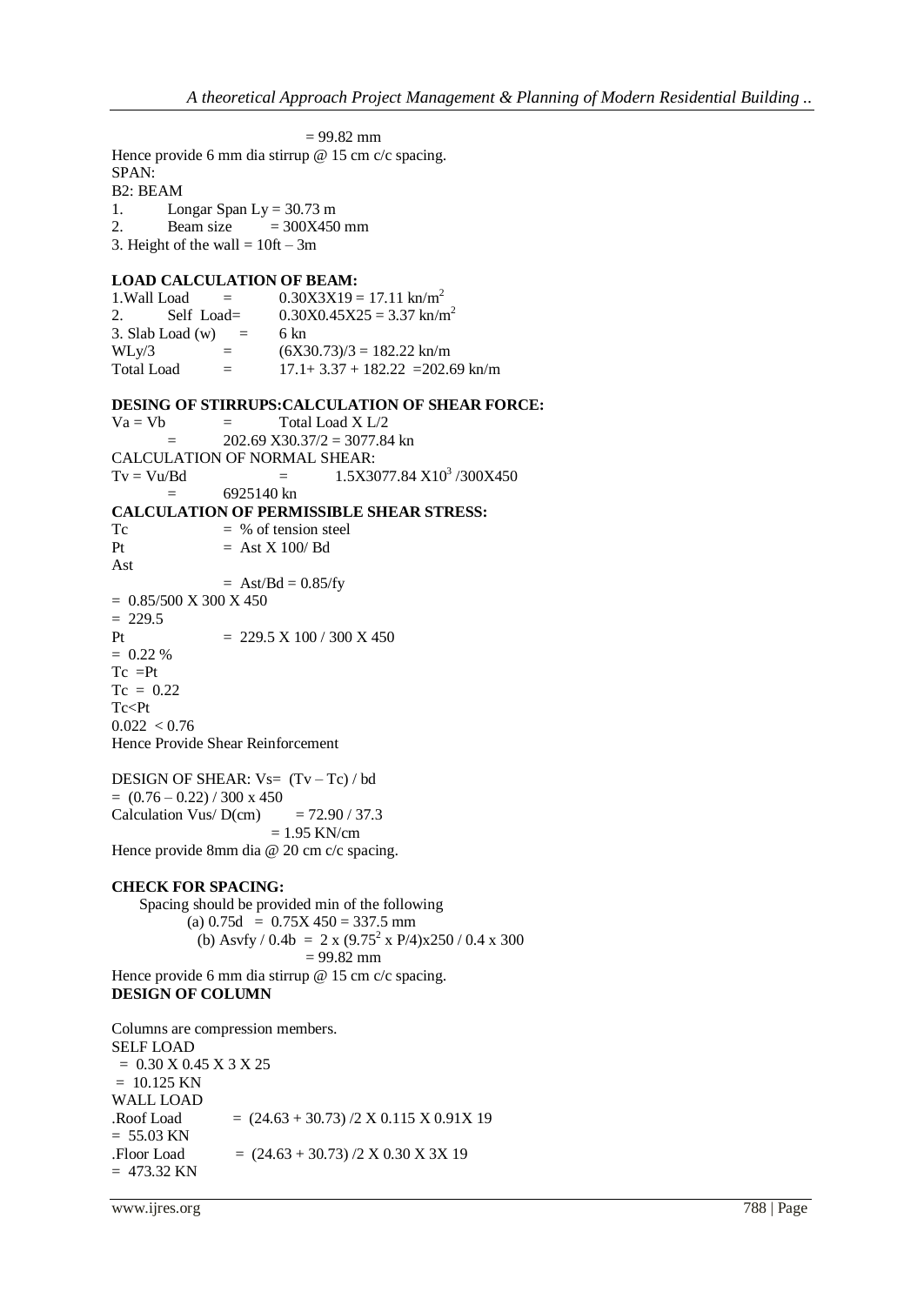SELF LOAD  $Roof Load$  =  $(24.63 + 30.73)/2 X 6$  $= 166.08$  KN .Floor Load  $= (24.63 + 30.73)/2 X 6$  $= 166.08$  KN BEAM LOAD  $Roof Load$  =  $(24.63 + 30.73)/2 X 0.30 X 0.45 X 25$  $= 93.43$  KN .Floor Load  $= (24.63 + 30.73) / 2 \text{ X } 0.30 \text{ X } 0.45 \text{ X } 25$  $= 93.43$  KN Total Roof Load =  $55.03 + 166.08 + 93.43 = 314.54 \text{ km/m}$ <br>Total Floor Load =  $473.32 + 166.08 + 93.43 = 732.83 \text{ km/m}$  $473.32 + 166.08 + 93.43 = 732.83$  kn/m Total Load on column  $=$   $10.125 + 314.54 + 732.83 = 1057.49 \text{ km/m}$ Column Axial load: Pu= 1057.49kn/m Cross section  $= 300 \text{ X } 450 \text{ mm}$ Pu/fck.b.d=  $1057.49 \times 10^{3}$ /  $20 \times 300 \times 450$  $= 0.39$ Calculation of Eccentricity:  $e = 1/500 + b/30$  $e$  = 4640/500 + 300/30  $e = 19.28$ e  $\leq$  20mm Mue  $=Pu*e$  $= 1057.49 \times 0.020$  $= 21.14 \text{km} - \text{m}$ Mue<sub>11</sub> =  $\frac{2}{10^{11}}$  $fck.b.d<sup>2</sup>$ 20x300x450<sup>2</sup>  $= 0.01$  $= 21.14$ kn-m  $d'/D = 0.2$  $P/fck = 0.02$  $P = 0.02x20$  $P = 0.4\%$  minimum 0.8 AREA OF STEEL  $\frac{0.8Bd}{100} = \frac{0}{0}$  $\frac{100}{ }$ 100  $= 1080$  mm No. of bars for 12mm dia = 1080  $\bar{\pi}$  $\frac{1}{4}x$  $= 10 \text{ bars}$ 

# STIRRUPS SPACING

 16dia of main reinforcement=16x12 =192 mm.  $48dia = 48x12 = 576$  mm. Provide 6 mm dia. @ 192 mm c/c when main bars size is 12 mm

## **DESIGN OF FOOTING**

1. Size of column =  $300x450$  mm<br>2. Load =  $1500$  KN  $\text{Load} = 1500 \text{ KN}$ 3.Self-wt. of footing  $= 10\%$ 4. Bearing Capacity of soil =  $250$  Kn/m<sup>2</sup> 5. Total Load = 1650 KN 6. Area of footing =  $1650/250 = 6.6$  m<sup>2</sup> The side of the footing be in the same ratio of column  $= 0.30x * 0.45x = 6.6$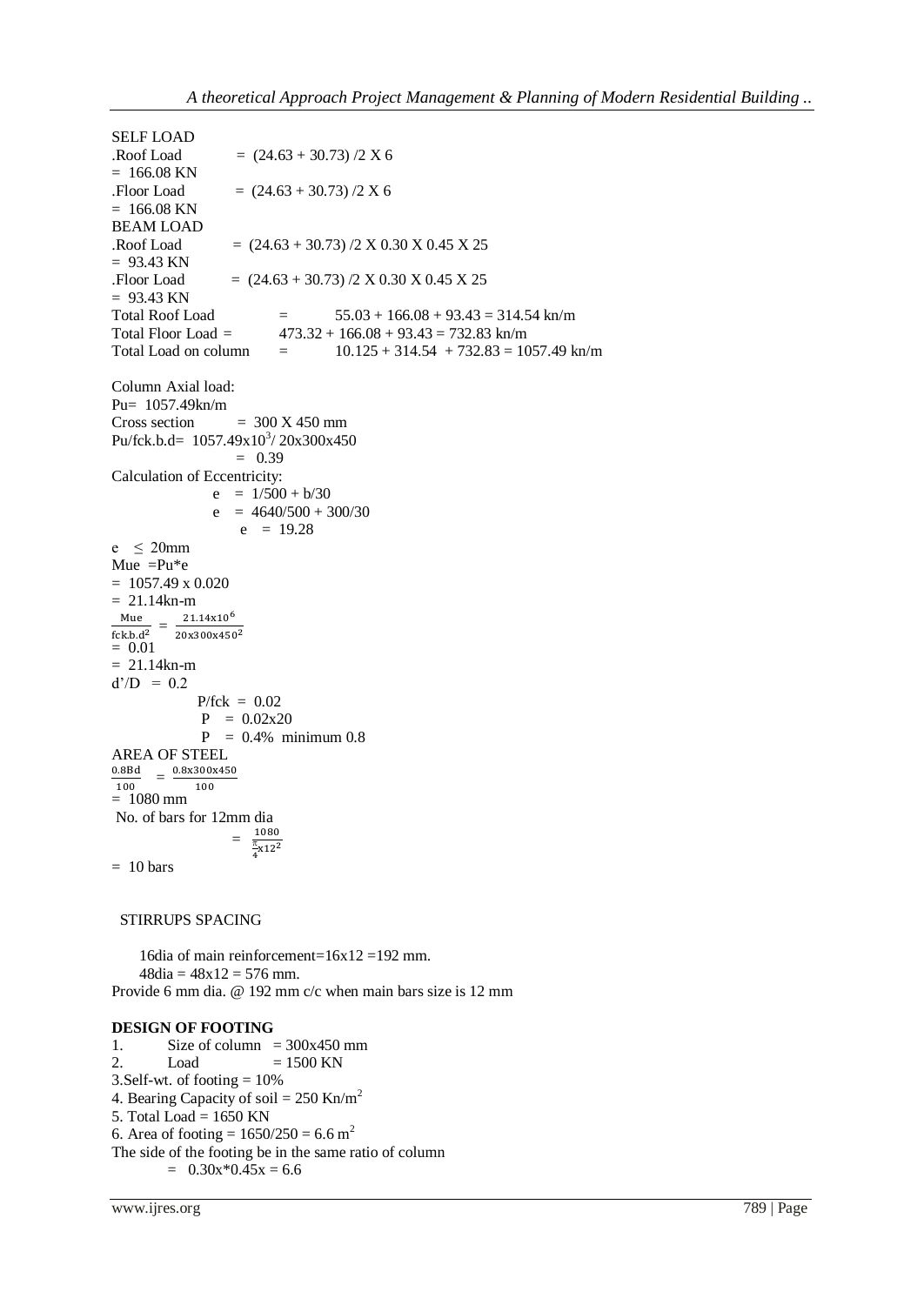$= 0.135x^2$  $= 6.6$  $x = 6.99 \text{ m}$ Short side of footing  $= 0.30x6.6$  $= 1.98m$ Long side of footing  $= 0.45x6.6$  $= 2.97m$ Proved a rectangle footing is 1.98m X 2.97m

Up ward soil pressure

=  $1650$ 1.98x2.97  $= 280.58$  kn/m<sup>2</sup> = 280 kn/m<sup>2</sup>

# BENDING MOMENT CALCULATION

Maximum bending moment along y- direction longer direction

$$
\begin{array}{rcl}\n\text{Max} & = & \frac{\text{wl}}{8} (B - b)^2 \\
& = & \frac{280 \times 2.97}{8} (1.98 - 0.30)^2 \\
& = & 36.67 \text{ KN-m}\n\end{array}
$$

Maximum bending moment along x- direction shorter direction

Myy W  $\frac{N_1}{8} (B - b)^2$  $=$   $\frac{2}{3}$  $\frac{x_{1.98}}{8}(2.97-0.45)^2$  $= 123.78$  KN-m

#### **DEPTH OF FOOTING**

Depth of footing Myy =Md  $mu$ <sub>lim</sub> = 0.138fckbd<sup>2</sup>  $123.78 = 0.138x20x2.97d^2$  $d = 3.88$  m = 388.59mm  $d = 388.59$ mm = 600mm  $dx' = dy'$ 

 540mm = 532mm Reinforcement in longitudinal direction Ast  $=\frac{1}{0}$  $= 594.30$  mm

Specing  $=\frac{\text{Area of one bar}}{\text{det}} \times 1000$ A  $=\frac{\pi}{2}$  $\frac{1}{594.30}$ x1000  $= 190.30$  mm  $= 150$ mm Provide 12mm bars at 150 mm c/c Reinforcement in shorter direction Ast  $=\frac{1}{0}$  $= 264.09$  mm  $= 260$  mm Specing  $=\frac{\text{Area of one bar}}{\text{det}} \times 1000$  $\overline{A}$ st  $=\frac{\pi/4x12^2}{260}x1000$ 260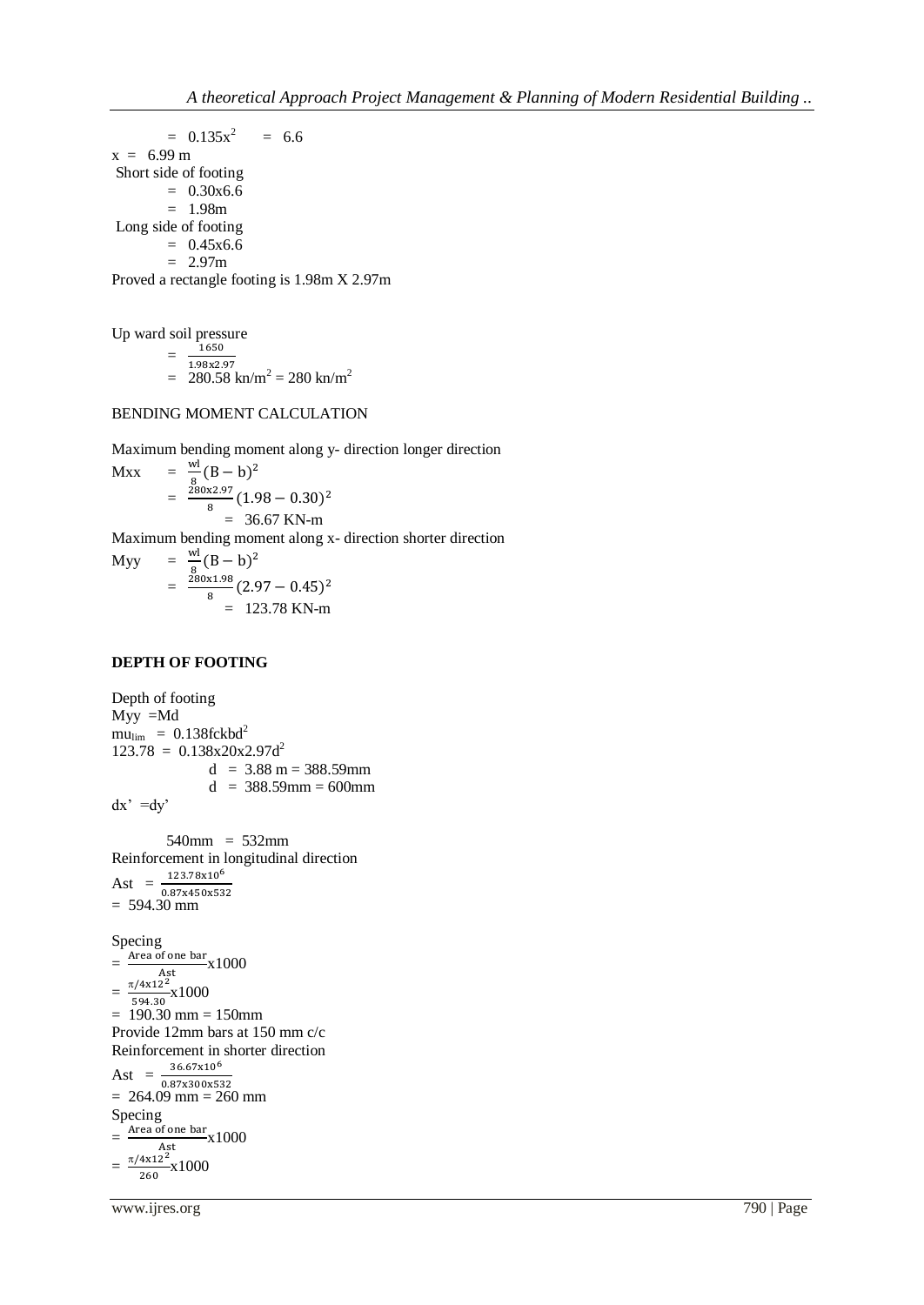```
= 434.98 mm = 200mm
Provide 12mm bars at 200 mm c/c
Two way shear 
dy = 532 mm
Perimeter of critical plan 
= 300+\frac{532}{2}+\frac{5}{2}\frac{32}{2}+\left\{450+\frac{5}{2}\right\}rac{32}{2} + \frac{5}{2}\frac{32}{2} x2
= 2796 mm
Area of shaded portion
= 2.97+1.98-(0.30+0.53)x(0.45+0.53)= 4.13 \text{ m}^2 Ks
Ks = 0.5 + \beta = 1\beta = \frac{L}{I}\frac{Lx}{Ly} = \frac{3}{4}4
\beta = 0.66 = 1\tau c\tauc = 0.25\sqrt{\text{fck}}\tau c = 0.25\sqrt{20}\tau c = 1.11 \text{ N/mm}^2Shear force resisted by concrete
= \tauc x area of critical plan
= 1.11 \times 300 \times 532= 177156 N= 1771.56 KN (Vue)
```
Shear force causing two way shear failure

- = w x area of Shaded portion
- $= 280 x 4.95$
- $= 1386$  KN (Vud)
- = Vue>Vud

 One way shear for y direction critical plan  $= 2.97$  m Area of shaded plan  $= 2.97 \times$  $= 2.97x \frac{1.98 - 0.30}{2}$  $\tau$ c = 0.89 N/mm<sup>2</sup>

Shear force resisted by concrete

 $=$   $\tau$ c x area of critical plan  $= 0.89$  x 2.97x 0.532 x1000  $= 1406.23$  KN (Vue) Shear force causing one way shear failure = w x area of Shaded portion  $= 280 x 2.97x0.0205$  $= 16.63$  KN (Vud) = Vue>Vud One way shear for x direction critical plan  $= 1.98$  m Area of shaded plan  $= 1.98 x$  $= 1.98x^{\frac{2.97 - 0.45}{2}}$  $\tau c = 1.44 \text{ N/mm}^2$ 

Shear force resisted by concrete x- direction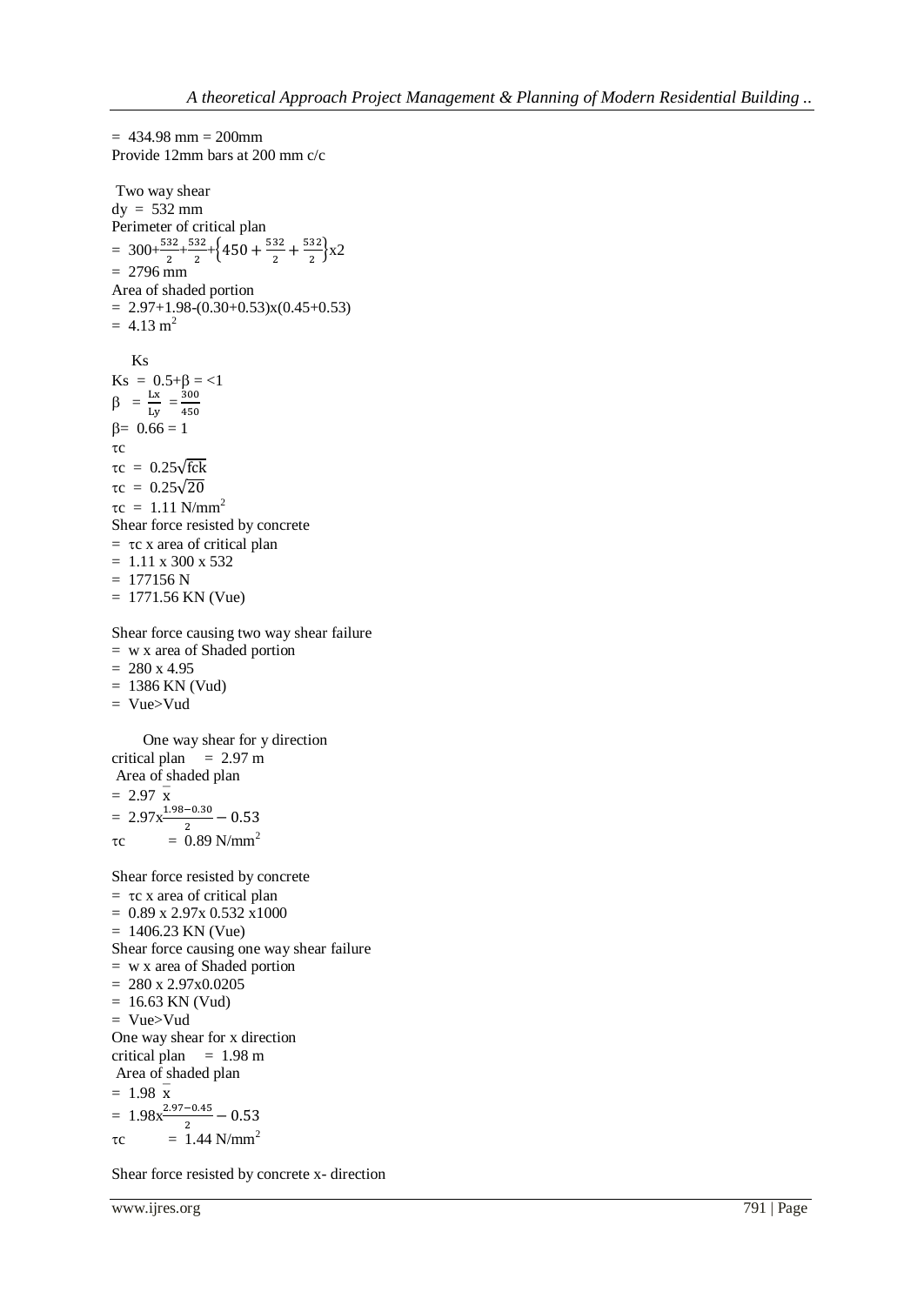$=$   $\tau$ c x area of critical plan  $= 1.44$  x 1.98 x 0.532 x 1000  $= 1516.83$  KN (Vue) Shear force causing one way shear failure x- direction = w x area of Shaded portion  $= 280 x 1.98x0.0205$  $= 11.088$  KN (Vud) = Vue>Vud Development length Ld  $=\frac{0.8}{4}$  $=$ 0.87x415x12 4x5.88  $Ld = 184.20$ mm Ld<Lactual Check for load transfer  $=\int_{0}^{A}$  $\frac{A_1}{A_2}$  note gather then 2 Actual bearing stress  $=\frac{1}{b}$ Actual bearing stress  $=\frac{16}{3}$ Actual bearing stress =  $12.22$  N/mm<sup>2</sup> Permissible bearing stress  $= 0.45$ fck A  $\frac{A_1}{A_2}$  note smaller then 2 A1 =LxB or  $[b + 4D][d + 4D]$  $A1 = 2970x1980$  $A1 = 5880600$  mm<sup>2</sup> = 5880.6m<sup>2</sup>  $A2 = 300x450$  $A2 = 135000$  mm<sup>2</sup> = 135m<sup>2</sup>

$$
= 0.45x20 \sqrt{\frac{5880.6}{135}}
$$
  
= 59.4 N/mm<sup>2</sup>

Actual < Permissible hence safe

## **IV. RESULT**

Maximum Bending Moment

The below fig 5 and fig 6 tells about the maximum bending moment in 3-3 direction and shear force applied in 2-2 direction after analyzing the model.